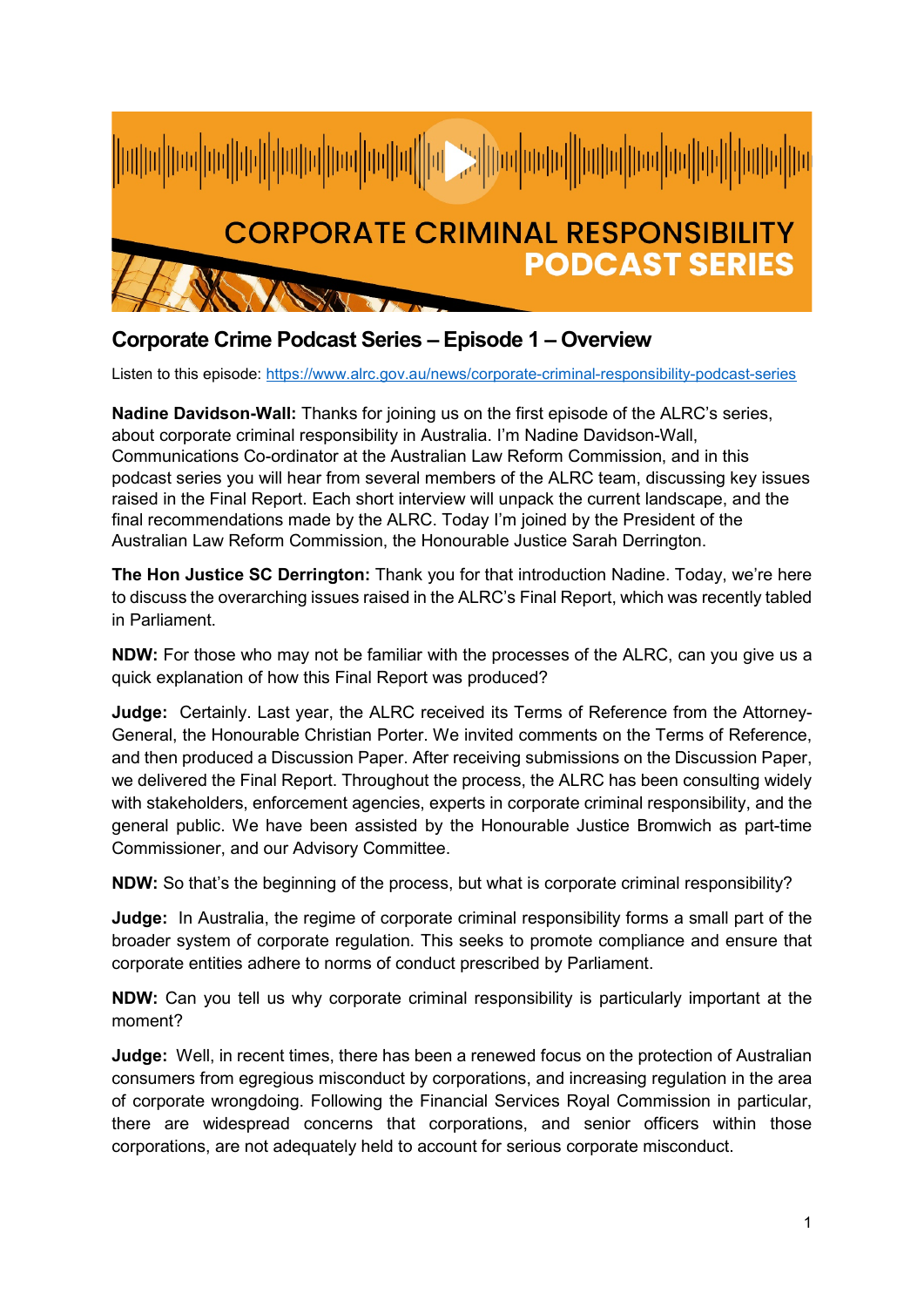**NDW:** It seems quite troubling to think that there might be a lack of accountability for corporations and senior officers. But why is this the case?

**Judge:** This is precisely the question at the heart of this Inquiry. An unsophisticated response, such as simply initiating more criminal prosecutions against corporations, is not the solution. Instead, the ALRC has endeavoured to understand why there are so few prosecutions. To start; there is significant complexity in the Commonwealth legislative landscape. Despite the emphasis on civil enforcement, there has been a proliferation of criminal offences applicable to corporations. The unnecessary complexity and over particularisation of offence provisions may enable misconduct to go unchecked.

**NDW:** Surely, though, there are reasons that these criminal offences exist in the first place?

**Judge:** That is a fair assumption. However, many Commonwealth corporate offences do not reflect any underlying concept of criminality. Many offences are duplicative of equivalent civil penalty provisions. Criminal offence provisions should only apply to the most egregious corporate misconduct. All other misconduct should be subject to civil penalties instead.

**NDW:** So if the criminal offences concerning corporations are not being utilised; then how do we currently address corporate misconduct?

**Judge:** This Inquiry has revealed that the predominant approach to the enforcement of corporate regulations in Australia is through civil penalties. Importantly, there is concern that the paucity of corporate criminal prosecutions, and regulators' frequent reliance on civil penalty provisions, have led to a mindset that the penalties imposed are little more than a cost of doing business. It should be a criminal offence for a corporation to engage in a system of conduct, or a pattern of behaviour, that leads to breaches of civil penalty provisions.

**NDW:** Okay. So I have to ask a basic question – how can corporations be held criminally responsible in the first place? If corporations are legal entities, aren't they essentially intangible?

**Judge:** They are, and it is for this reason that the legal mechanism of attribution exists. In short, attribution is a means of determining what constitutes the actions or the state of mind of a corporation. Crucially, Commonwealth law contains a variety of complex mechanisms for attributing criminal responsibility to corporations. The attribution mechanisms do not necessarily reflect the moral blameworthiness of the corporate entity itself. Commonwealth law should contain just one standard mechanism for attributing criminal responsibility to corporations.

**NDW:** If attribution deals with how to hold corporations criminally responsible; what about the punishment of corporations? To state the obvious, it's not possible to imprison corporations like individuals.

**Judge:** You've touched on a very important issue. Indeed, existing penalty and sentencing options for corporations are inadequate and often disproportionately affect shareholders, employees and third parties who were not connected with the corporation at the time of the offending. New penalty and sentencing options should be introduced to empower courts to take into account impacts on third parties, and to punish those most involved in the wrongdoing.